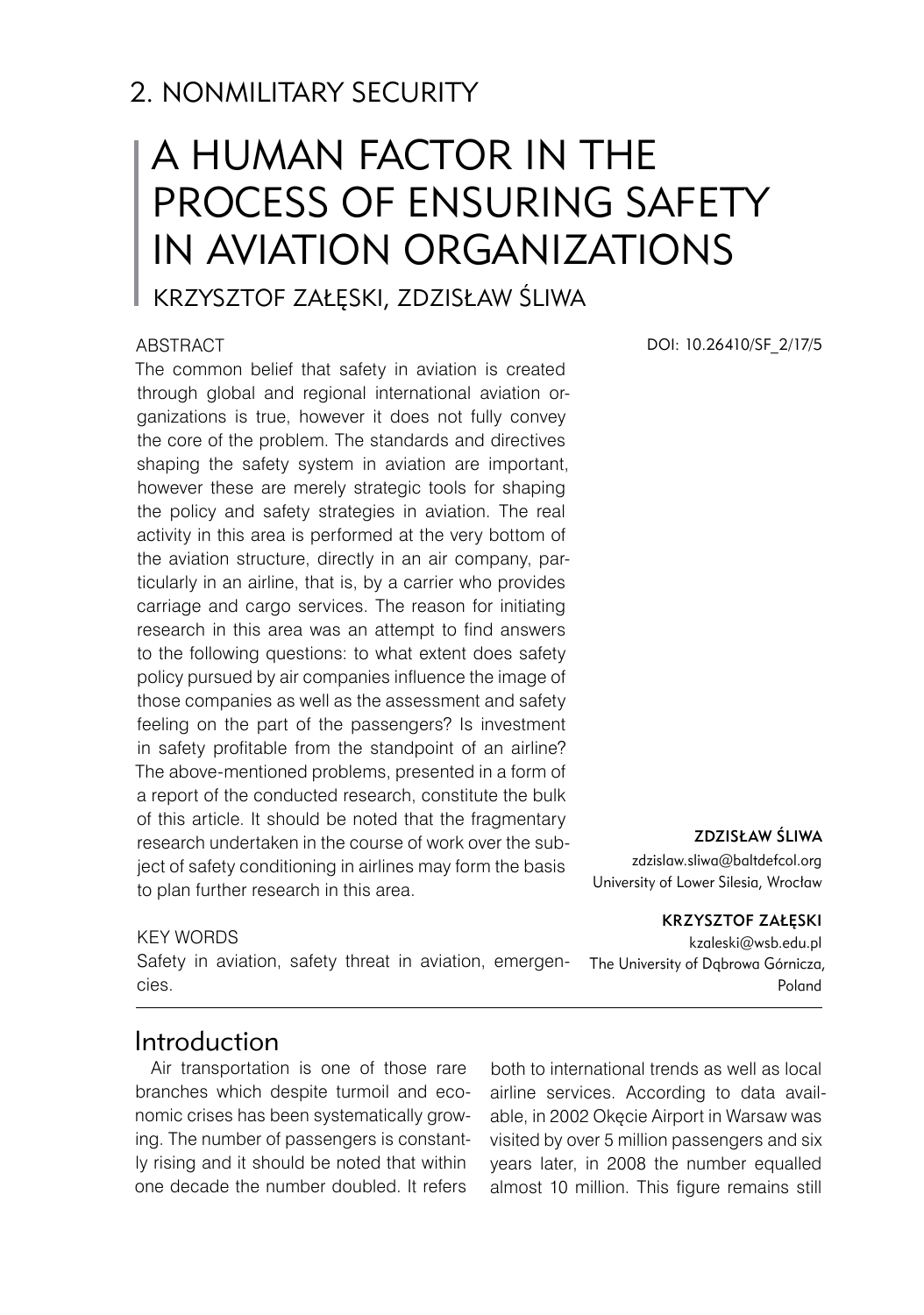at the same level. The transportation needs of Poles, based on any kinds of estimates, do not exceed 20 million passengers annually. The number of passengers who are checked at the Okęcie Airport amounts to approx. 12 million. Therefore, this situation does not vary from international trends.

### Development dynamics of air transportation

nŜ.

In 2015, airlines around the world carried 3.1 billion passengers and 49.3 million tons of cargo, in regular flights<sup>1</sup>. One should add that in 2009, despite the beginning of the economic crisis, over 2 billion people used airline services, and this figure might serve as a reference point. Despite an extremely difficult situation worldwide, in 2013, a growing demand on passenger carriage was observed. This trend continued throughout the whole of 2016, therefore it can be considered relatively stable. During this time, the average passenger load factor remained on the level of approximately 80%. Air transportation, in spite of catastrophes and incidents in aviation, is invariably considered to be the safest means of airlifting people and property.

# Personal qualities of airline personnel

Airlines which are responsible for passenger carriage remain under constant pressure of cheap airlines and thus are forced to cut the costs, which does not bode well for proper attitudes to the issue of safety. Taking into account flying, technical and maintenance personnel, airlines base upon a ready-made "product", currently available on the job market. Looking at the problem of accidents in aviation, however, one may assume that causality of accidents and incidents in aviation, particularly those linked with the human factor, are rooted in mistakes committed at the beginning of an aviation career, as early as in basic training and upbringing of young aviation adepts. This is when individual causes which are long-lasting and difficult to eradicate, resulting from the student – instructor relationship, are shaped. Moreover, an increasing commercialization of air training and a wider access to aviation should also be taken into consideration. The negative personal attributes of pilots or serving personnel are acquired in the initial process of training. The habits affect the future work of airlines, and consequently their economic status. The most common bad habits are in the first place: nonchalance, irresponsibility, excessive recklessness, disrespect towards knowledge and experience, promoting cunning and occasionally carelessness, in aviation. This also pertains to ensuring safety of passenger carriage, so to the perception of reliability of airlines. In this system, man is and must be the most important. This is where one should add that the majority of air catastrophes, according to various estimates reaching the level of almost 90%, are caused by the human factor, that is by individual and group competencies, which form the required level of safety in an air company. This is where the role of a properly understood process of examining air accidents and rational, unbiased prevention – free from corporation solidarity – proves significant. A vital interest of executives managing the safety of air companies, is to gradually diminish the occurrence of air accidents, possibly to eliminate them entirely. Moreover, the duty of the manager is to do their utmost so that a similar situation would not recur in the future. How can it be achieved? By asking such a straight-forward question, one may expect only the following answer: airlines must not save on training and preparation

More on: http://www.prtl.pl/rynek\_lotniczy\_przewozy\_pax,33167,1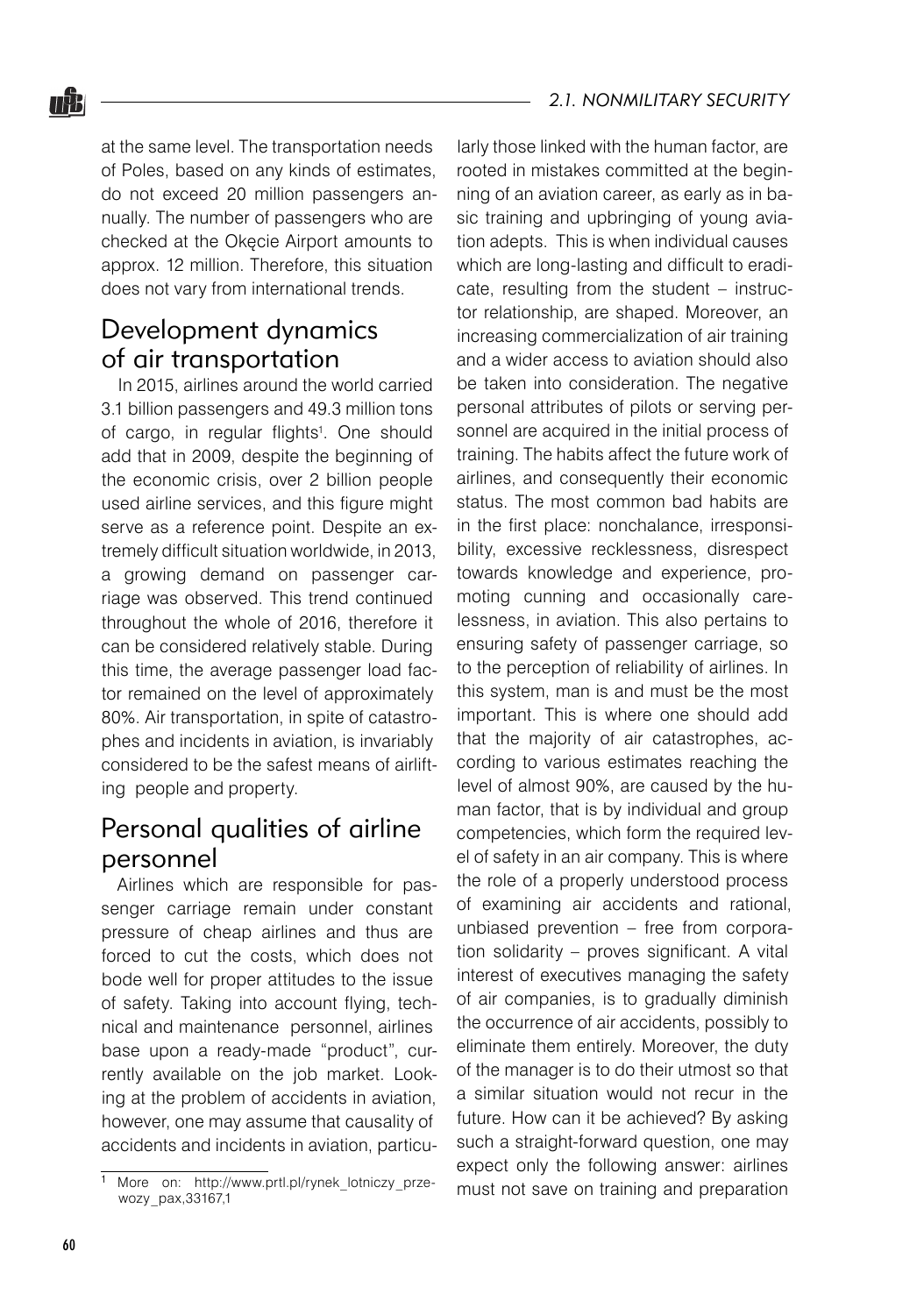

of their personnel, in particular pilots and key servicing personnel.

The aim of conducting this type of research was to establish a way of perceiving safety in aviation organizations. For a long time it has been believed that a key role in the shaping of safety is played by international aviation organizations, especially the International Civil Aviation Organization as well as regional organizations. The author does not quite share this view, pointing to a crucial role of air companies themselves (airlines) which treat the standards and directives defined at the highest levels as a certain direction of shaping the safety policy which needs to be further organized and implemented on an executive level. This is exactly the role of airlines and air companies. In the course of the research, in this case often rudimentary and fragmentary, the following research objectives have been resolved: in what way the selection of airline personnel and shaping human resources policy affect an enhanced image and safety of the offered services? What is the target training system in airlines in order to face the aviation requirements? What is the role of simulator training and which training areas might be supported by simulator training? To what extent might the experience and conclusions stemming from studying various air incidents prove useful for training and improving the security of the company?

At the beginning of research, the author assumed a working hypothesis, which stated that the role of international aviation organizations exerts an indirect (political) influence on shaping aviation safety. The real responsibility in this area rests on air companies and this is where future attention should be focused since in the scope of their activity, responsibility and competence, there is the "key" to the implementation of standards and directives adopted

at the highest levels, i.e. real possibilities to provide safe carriage and safe aviation services.

In the least complicated model of shaping safety in aviation, which refers to safety policy in airlines, training activities should focus on such components as: crew performance in emergencies, aircraft efficiency, including adequate equipment and preparation for the nature of conducted tasks, the efficiency of the system which prepares and supports air operations as well as operation and efficiency of ground handling at the airport. Each of the components mentioned above, by itself, constitutes a sophisticated area of individual and complex competences. It is also a source, or rather a peculiar generator of threats, susceptible to the existence and interaction of various types of internal interferences, e.g. environmental operating conditions, exploiting an aircraft, protective devices and additionally, the so called "human factor" that is experience and internal emotional state of the crew, which further affects the execution of a flight.

The level of safety has been systematically growing and is significantly higher than it used to be, e.g. in the 1980s. Besides, the level of technological advancement of aircraft has been on the increase, which can be seen in the degree of advancement of air constructions, and, most of all, the advancement of systems supporting air operations. The cabin of a contemporary aircraft, to a larger extent, reflects modern electronic control systems of increasingly higher advancement and becomes more and more modern and thus a demanding working station, which "bombards" the pilot with a great deal of data, occasionally requiring action or a proper reaction to an incoming impulse.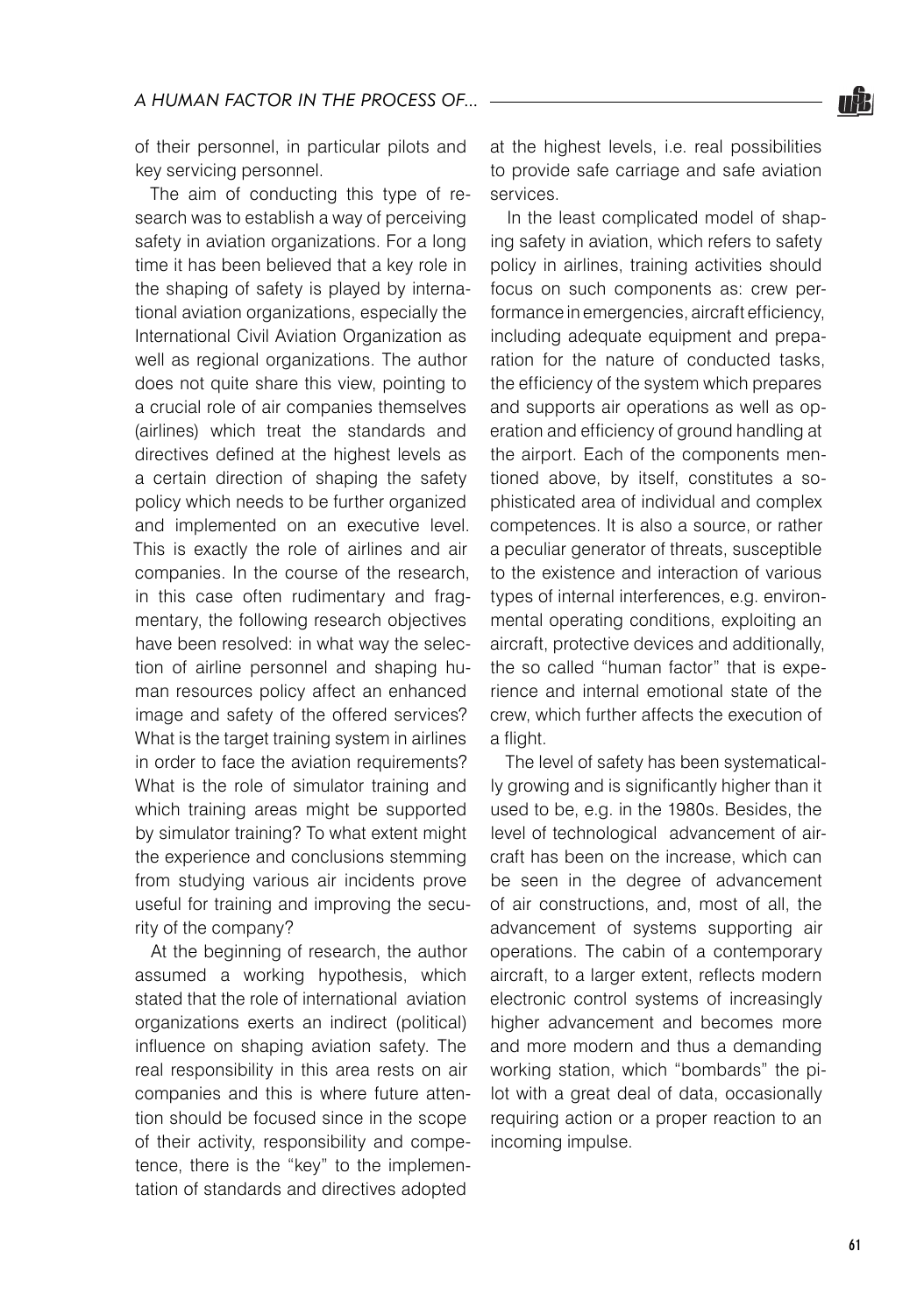#### Man in the safety system of an aviation organization

Pilots working for contemporary carriers, particularly those operating on longdistance routes, for the most part of the flight, often for 10-15 flight hours, focus their attention on controlling onboard instruments, i.e. passive piloting an aircraft, merely monitoring flight parameters and conducting radio correspondence. Other activities connected with piloting an aircraft are performed by an onboard computer. In this way, modern piloting of an aircraft is becoming increasingly advanced aviation engineering. Therefore, it has a lesser and lesser element of the past air fantasy. Depriving the crew of the necessity to concentrate on the task eliminates emotions that are typical for the "manual" piloting of an aircraft and leads to routine. This is a new source of safety threat in aviation.

For airlines this has become a new phenomenon, whereas for the flying personnel it is not. For a long time this has been an observation of pilots who often claim that modern flying downgrades the pilot's role to an emergency "module' for aircraft automated systems, which executes steering in the open mode. This may seem to be a slightly strange approach, particularly for people who look at aviation operation from the passenger's position, an airline customer. However, it does not look strange from the position of an aviation expert, since it only proves the capabilities of modern aviation technology. What does it mean in practice? Considerable changes in the manner of piloting, since the pilot responds only when there is a deviation from the set algorithm of the autopilot operation, usually confirmed by a proper alarming signal which forces the pilot to react, for instance, by taking control of the aircraft. The contemporary pilot has been limited to the role

of an operator, whose task is, first and foremost, to monitor the passing information in the plane cockpit. The time has come to start a discussion whether this could be a ground-located cockpit, similar to unmanned aerial vehicles, where the crew might simultaneously operate three or four operating machines. There is no shade of doubt that such a situation will occur in the future. Even at the present moment one should wonder over the new role of an air carrier, changes in the training system and the system of passenger service.

A growing amount of information seems to pose a safety threat in aviation, especially to the carrier. It is a consequence of rising technological advancement, which, in order to insure efficient operation of aircraft systems, needs to process a larger amount of information, including the environmental situation of air operation, the condition of the aircraft, air and ground situation of the aircraft, etc. Thus, the amount of information addressed to the pilot is constantly on the increase, however the time and spatial conditions of modern air operations result in shrinking of the time necessary for an analysis of the incoming data. It influences the optimalization of the decisions taken, and so the crew performance in emergency and extreme situations. In each of these situations, the crew performance may differ, from passive to active. It depends on training and individual crew preparation.

# The investigation of air incidents

Let us consider passive crew performance in piloting an aircraft based on the case involving an Airbus A 320 with 144 passengers on board. The situation took place in 2009. The aircraft took off from San Diego airport and was to land in Minneapolis. It was piloted by two experienced pilots, who became so absorbed in their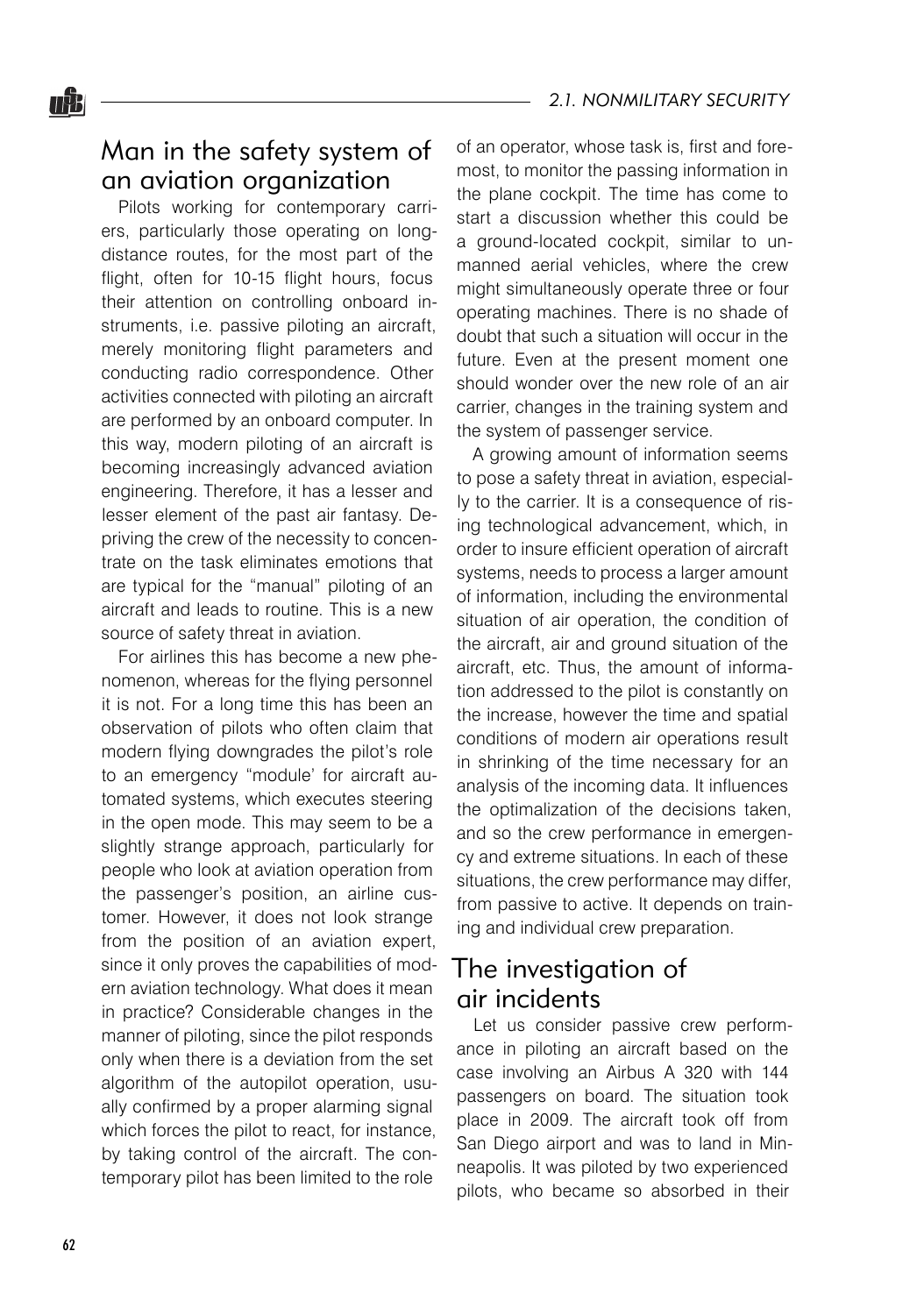conversation and preoccupied with work on their personal laptops that they did not even notice that they flew 240 km over the final route point. The crew did not respond to any air traffic controllers and lost count of time. The American authorities thinking that it might be a terrorist attack, alerted the military aviation. Later on it appeared that, following the official statement of the American National Transportation Safety Board, the reason was inattention<sup>2</sup>. This case may lead to two opposing conclusions: firstly, in the aviation system man is the weakest link; secondly, only man remains the weakest link in the chain of air events. Meanwhile, a crew which is properly prepared for an execution of tasks, diminishes the probability of an accident in extreme situations.

This is illustrated by another example, probably the most spectacular one in the history of aviation. It refers to an incident which happened in 2009, also involving an Airbus 320. The airliner carried 150 passengers and six crew members. It took off from La Guardia airport in New York, and was bound for Charlotta in North Carolina. After the take-off, at the altitude of 3,200 feet, it collided with a flock of wild geese and had its two engines shut down. The aircraft captain made the right decision to make an emergency landing on the Hudson River in the centre of Manhattan. The incident ended safely. Both the passengers and the crew members were unaffected by the situation. This event confirms the pilot's role in the aviation system, because the machine would not have taken such a decision. Acting on algorithms set by man, the autopilot (machine) would have been searching for an airport, which would definitely end up tragically.

It seems that a remedy for this type of problems is proper training. Proper, that is giving possibilities of checking any inflight possibilities, even the theoretical ones, prior to the likely occurrence of such mishaps. It requires a great deal of technological advancement of simulation systems so that they would be able to reflect reality as closely as possible. A question arises whether such training, carried out in laboratory conditions, with no resulting awareness of the executed actions, implemented procedures and decisions will improve safety. Such a discussion took place in the aviation profession towards the end of the past century. The main reason for the willingness of airlines to accept the necessity of simulator training was increasing costs, and, consequently, an additional financial burden affecting the condition of a company. Moreover, pilots were not particularly eager to undergo such training, mostly due to the fact that the construction and capabilities of the then simulators reflected the real flight environment to a very minimum extent.

### Can technology be a source of a threat?

The cockpit of a contemporary airplane resembles a multi-person laboratory rather than an individual pilot's working station. The limitations of pilot perception and, at the same, time requirements he faces in order to interpret and process hundreds of various types of data, translate into the assumptions and demands for air constructions. Therefore, a wide range of directive indicators is used which deliver to the crew, as much as possible, already processed collective information, gathered from various groups of instruments. The automatization, introduced in such a way, not only facilitates piloting an aircraft, but is also beneficial due to the ongoing standardiza-



<sup>&</sup>lt;sup>2</sup> American aviation authorities started an investigation into aircraft pilots of Northwest Airlines who carried 144 passengers and 5 crew members on board, for over an hour, did not make contact with ground control and by over 240 km passed the aircraft where they were to land, see: http:/wiadomosci.wp.pl, posted: 2009-10-23.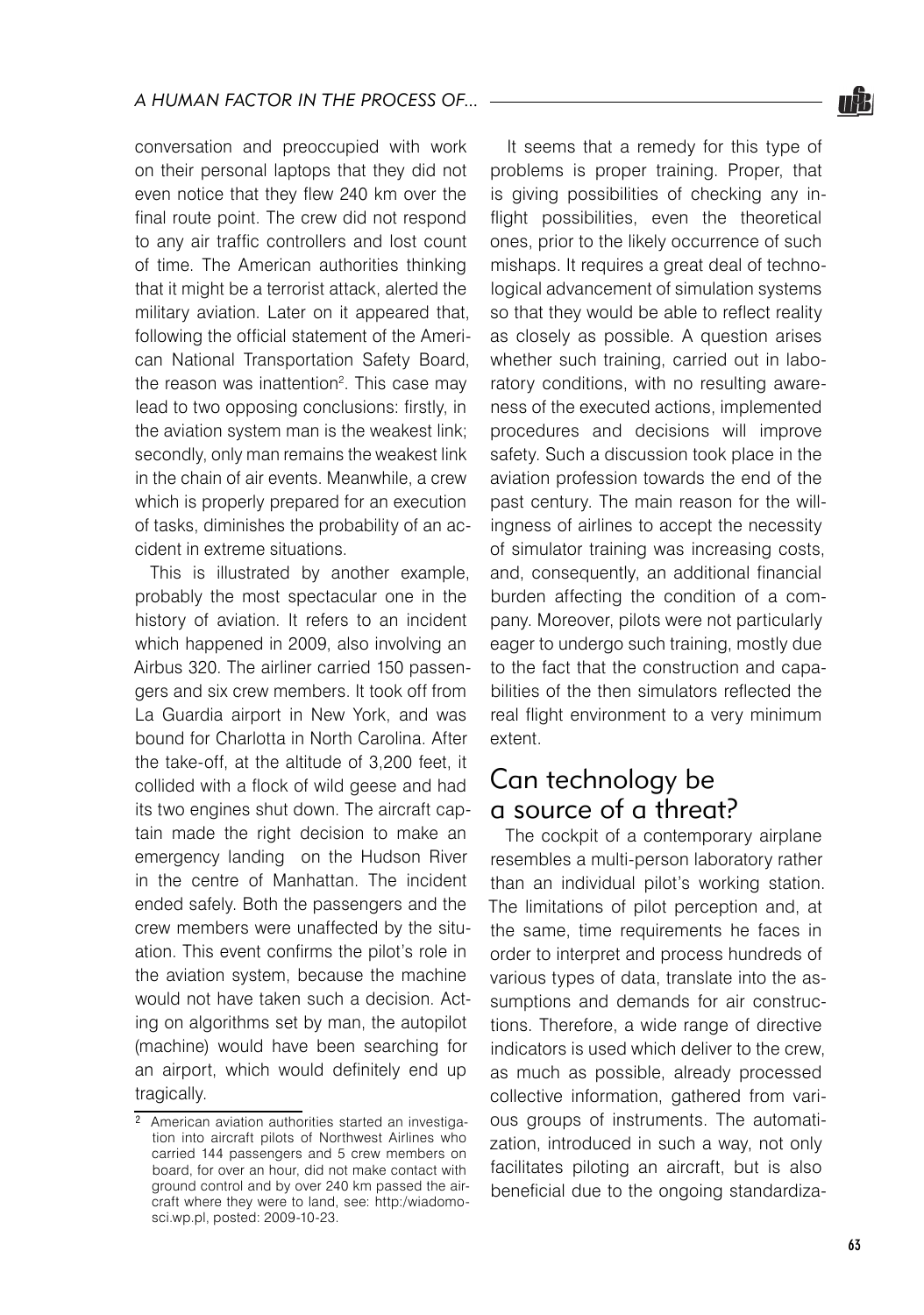tion, as it enables faster and easier training for a new type of an aircraft. This solution, however, has got certain drawbacks.

nŜ.

Excessive digitization and automatization, which can be more and more observed in the cockpits of contemporary airplanes, requires time necessary to prepare the crew to use the systems. Complications arise during acquisition of more extensive and advanced knowledge, which is indispensible to master and operate the modern systems in practice. There appear threats of errors and mistakes, whose consequences might prove disastrous, as in the case of the Boeing 757 aircraft, owned by Airlines 965 company, which crashed into the peak of the El Deluvio mountain on 20 December 1995 in the vicinity of Buga, Columbia. The result of this catastrophe was the death of 158 persons at the site<sup>3</sup>. Therefore, as it seems or has been proved before, technology comes closer to the limits of the pilot's perception, which calls for new solutions, and perhaps, as it has been already mentioned, moving the aircraft cockpit to the ground station, likewise unmanned aerial vehicles.

The technology which might be exploited for this purpose has been available over a long time. The only problem which has been noticed by operators, in this respect, is to overcome the psychological barrier in passengers. Today it is difficult to imagine loading an aircraft that will fly across the ocean without the crew. For the pilot it should not make much difference whether he is alone in the aircraft cockpit or in the cockpit on the ground. It should be noted that on the ground there is more room for developing additional systems and possibly positioning other crew members, if it is considered necessary. There is no doubt that it will happen in the foreseeable future. It is only a matter of time when people

will get used to it, as we can now observe trains without a driver, running in many airports, e.g. in Frankfurt or Atlanta. There are also driverless underground trains (metro), transporting millions of passengers and this fact does not seem to scare anyone4 . It should be remembered, however, that higher automatization automatically puts forward higher demands on the party of the personnel and the pilot who must become familiarized with the capabilities and operation of the systems so that in special situations he could independently solve problems, also those unforeseen by constructors. This objective must be facilitated by simulators.

Simulators find application mostly in learning basic pilotage on an airplane and helicopters and in the training of crew members. They can be applied in conducting continuous training as well as training various advanced parts of future combat missions by performed by military aircraft crews, which in turn not only lowers the general training costs but also enhances its efficiency and general safety of air training. Raising safety standards in training directly stems from the use of state-of-the art technologies and simulation techniques. Thus, simulators enable, on the one hand, to master basic pilotage elements, on the other hand, however, they serve to prepare flying personnel to cope with emergencies. Therefore, it is possible to familiarize pilots with extreme emergencies which may appear in real flight conditions, and cannot be practised in a realistic way during regular flights or during training flights in military aviation, without exposing the equipment and the crew. This is the real advantage of simulators.

More information in : *Katastrofa lotu American Airlines 965, http://pl.wikipedia.org/wiki.*

<sup>4</sup> Underground in Dubai – fully automated system of trains opened on 9 September 2009 became one of the longest fully automated systems of trains in the world, see: http://pl.wikipedia.org/wiki.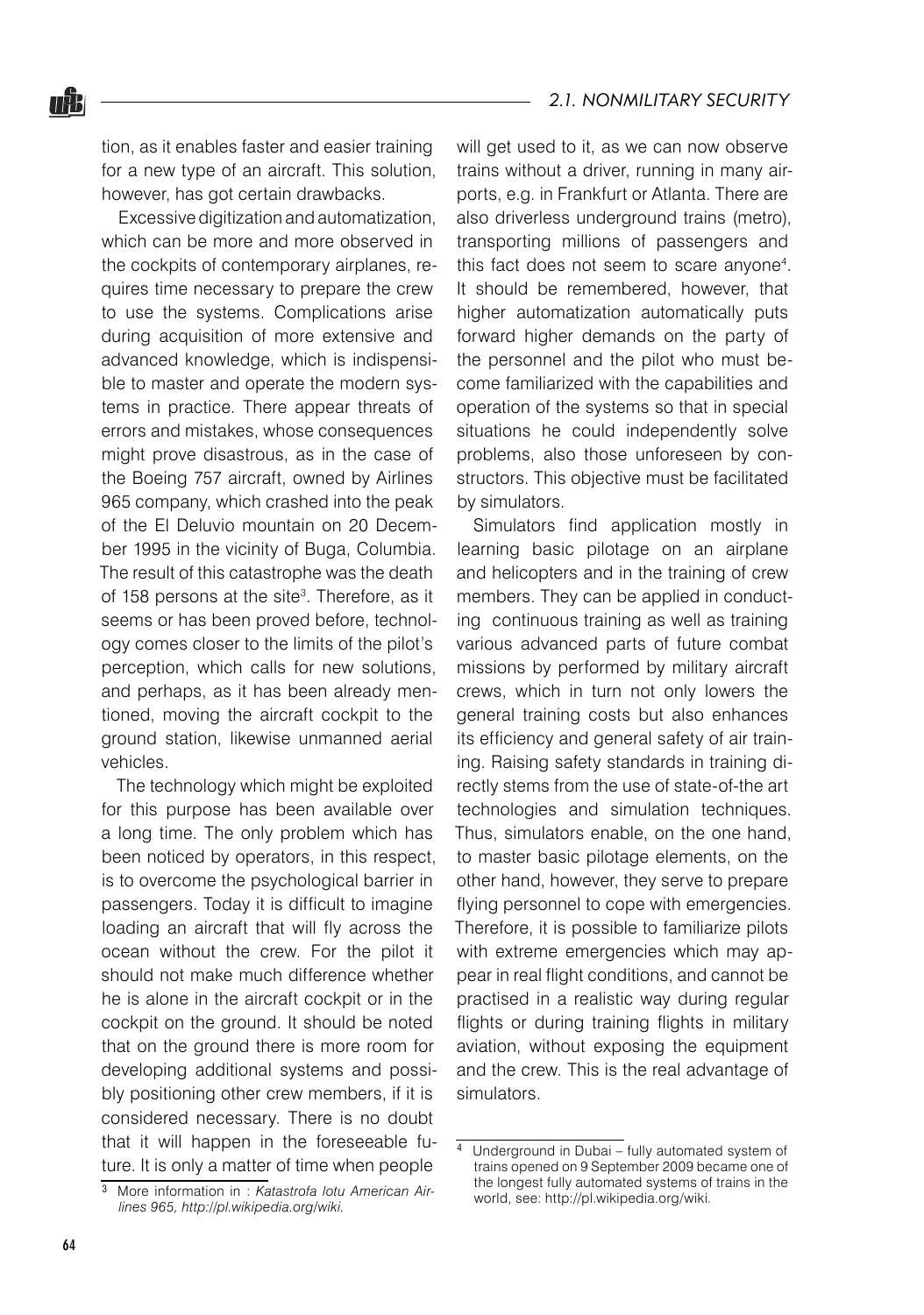### High safety costs

Airlines are fully aware of safety costs. More and more commonly we can hear a statement that safety is too costly. The observed improvement in safety results from investments before the crisis, which now brings results. Will it be so in the future? It is difficult to say which approach will prevail: economical rationalism or passengers' interest. Maybe a solution will be found to compromise both? Ander the pressure of the crisis, airlines more frequently admit that "safety is poor business". That is why, various kinds of technological inventions meant to improve safety are purchased rather reluctantly. There is no investment in protective equipment. No extra protective devices are ordered, although they are offered by aircraft manufacturers. As long as doubts of airlines are understandable, because they take into account profitability, it is more difficult to comprehend why aviation authorities do not attempt to impose new solutions. Clearly, they should exercise more interest in this respect.

However slowly, this system is changing. Aircraft safety indicator of 60 major airlines is rising, and in this respect indicators coming from 2011 may be considered as particularly good. Air traffic is growing along with flight safety. The most dangerous airline is Japanese All Nippon Airways, confirmed by the data of the International Air Transport Association (IATA), which presented its analyses in Geneva, indicating explicitly that the level of civil aviation safety is still on the increase, despite the growing traffic. This is proved by the number of air catastrophes, which occurred in the 1980s or 90s; for instance, as far as 1996, 2,272 passengers lost their lives, whereas in 2011, as a result of air crashes only, or rather as many as 498 persons died. The tragedies occur usually during domestic flights, that is over short distances which do not exceed 500 km. In comparison, four times more persons died on German roads at the same time<sup>5</sup>.

The positive result obtained by airlines is not accidental. It is backed up by the years of much effort, being a consequence of more and more technically efficient airplanes, but also of increasingly efficient and capable monitoring systems. In addition, pilots are better trained and prepared for any kinds of likely situations. Africa was at the bottom of the ranking lists of aviation safety statistics for a long time. However, the establishment of the African Civil Aviation Agency (ACAA) in 2007 improved the safety of African airlines<sup>6</sup>. Regrettably, Russia still takes the last position in these ranking lists. The safety level of Russian aviation is known to be catastrophic due to outdated machines, lack of funds for maintenance, incomplete personnel and crew members training, along with poor infrastructure of small airports in the country's province, in particular.

Five most hazardous airlines, according to the German Jet Airliner Crash Data Evaluation Centre (JACDEC) are: Chinese airline – Hainan Airlines, Emirates Etihad Airways, Hong Kong Cathay Pacific Airways, and Finnish Finnair (each time the safety indicator is below 0.006<sup>7</sup>). The most dangerous world carrier was considered All Nippon Airways with the aircraft safety indicator equalling 0.005.

See: *Bezpieczeństwo lotów to żaden interes*, http:// www.dw.de, posted 18 July 2014.

<sup>&</sup>lt;sup>6</sup> Ranking: Najbezpieczniejsze linie lotnicze świata, http:// www.dw.de, posted 9 January 2012.

 $7$  The primary aircraft safety indicators, recommended by the International Civil Aviation Authority – ICAO are indicators which characterize the number of air crashes per 100,000 flying hours, or per 100 million flying kilometres, see: Żurek, *Wybrane metody oceny bezpieczeństwa w lotnictwo*, edited ITWL, 2009.